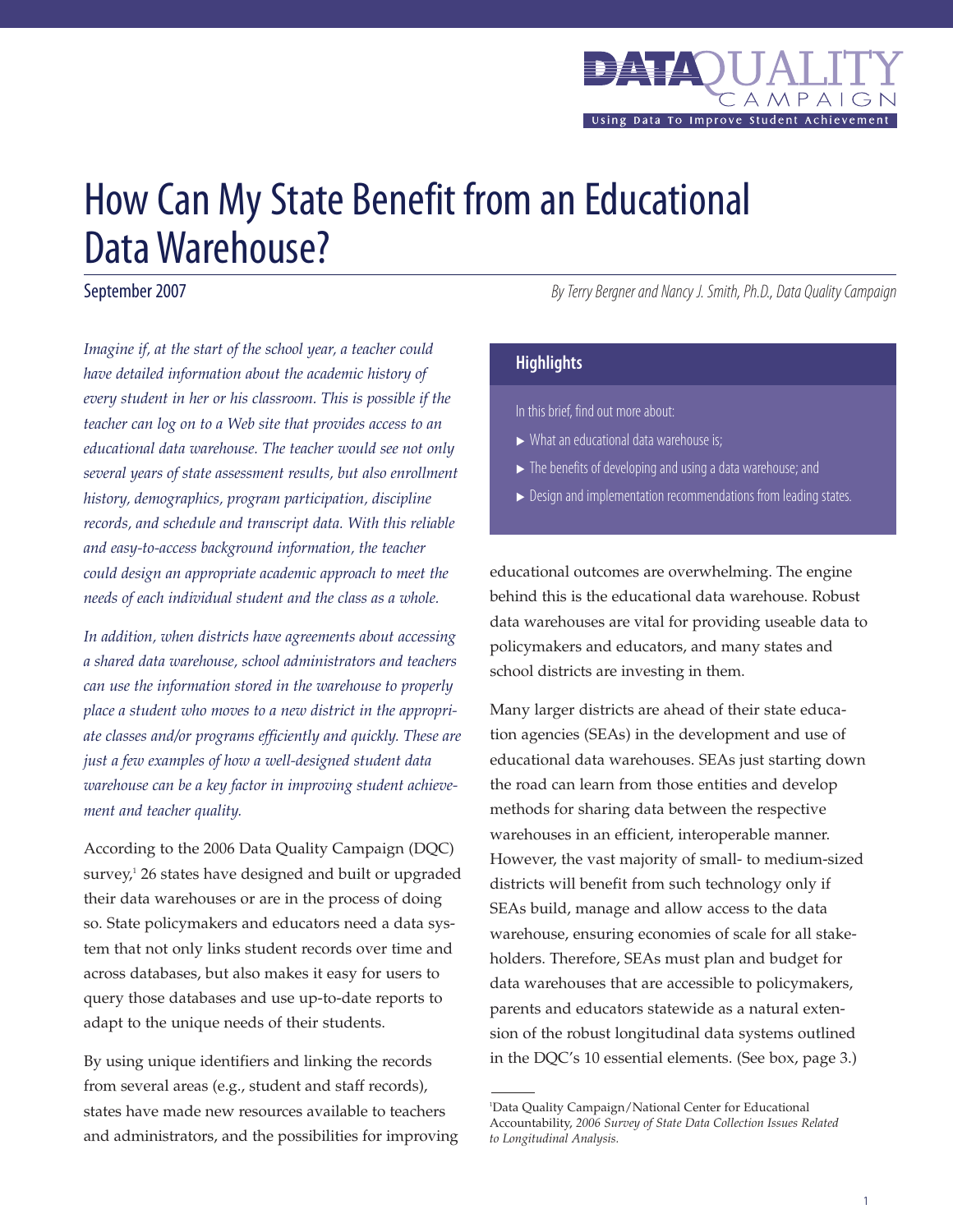The educational data warehouse can generate or feed a comprehensive system of both standardized and customized reports and analytical tools that answer questions faced by policymakers, district administrators, local educators and parents. Implementing and using a data warehouse, along with reporting and analysis tools, can enable educators and policymakers to effectively use the vast amounts of data collected in the state's data system.

Discussions about data warehouses and reporting and analysis tools so often occur at the same time that it is easy to think that they are one and the same. Although these two components of a robust data system go hand-in-hand, they require separate types of technology and staff expertise. A data warehouse is, in essence, a storage facility for many datasets culled from a variety of source files, such as student

enrollment, program participation, graduation, state-level test data, teacher data and financial data. Reporting and analysis tools, however, are essentially the software programs written to calculate the statistics that stakeholders need to evaluate the performance of a student, school, district or state and produce reports (electronic or print) that answer stakeholder questions. A separate implementation brief about reporting and analysis tools will be published alongside this brief about data warehouses.

The DQC interviewed staff from three states (Delaware, Maryland and Wyoming) to ascertain how each state approached the design and development of its educational data warehouse and to gather recommendations to share with other states. These three states were selected because of the varying ages of their data warehouses and their history of data collection and use.

## What Is an Educational Data Warehouse?

Though the term "data warehouse" may mean different things to different people, for the purposes of this brief, an educational data warehouse is a storage facility, built and maintained by an SEA, where detailed and reliable educational data from several areas that affect student achievement are stored and integrated. These data then can be used to produce a variety of reports for a wide range of audiences, from the general public to the individual teacher. Because several years of data are represented and data have been joined together from many databases, these data can be analyzed and used in new ways.

When data reside in separate "silos," it is often impossible to conduct new levels of detailed student- or teacher-specific analyses to inform policymaker and educator decisions. Without implementing an interoperable solution to feed a comprehensive data warehouse, the student, staff or even financial records often cannot be combined easily with each other or with data from other areas to provide a comprehensive picture of achievement or be examined longitudinally to measure progress.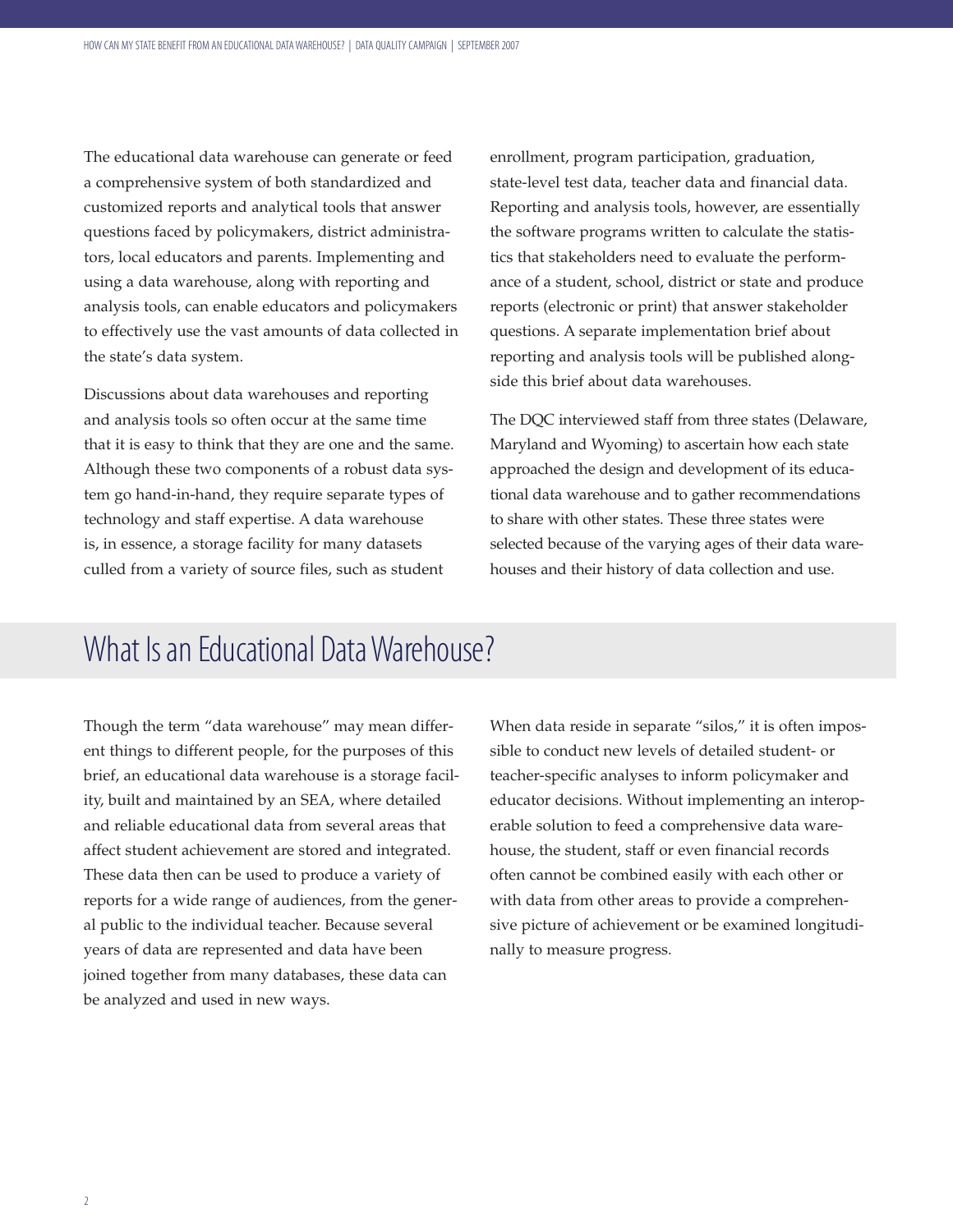## Benefits of Developing and Using a State Data Warehouse

The business of education has changed. A few years ago, a mere handful of SEAs had individual student records and an operational data warehouse. Although SEAs may have understood the value of and need for a data warehouse for both reporting and improvement purposes, it was something they could only hope for in the future. Because of the quest for outcomes-based accountability spurred in part by new federal and state mandates for complex, longitudinal data analysis (such as the data reports demanded by the No Child Left Behind Act), yesterday's want is today's necessity.

In addition to facilitating more efficient reporting, state data warehouses are able to provide access to

- $\triangleright$  Because of recent improvements to its data warehouse that allow it to link student, assessment, staff and facilities data,**Wyoming**'s Department of Education is finding the analysis needed to provide complex longitudinal reports required by No Child Left Behind a fairly manageable, albeit timeconsuming task.
- A central tenet of the **Delaware** data warehouse is to use data for informed decisionmaking at all levels, from the administrator to the parent.

data and data analysis quickly and efficiently to improve resource allocation, instructional programs and techniques and to foster a culture of continuous improvement.

## **10 Essential Elements of State Longitudinal Data Systems**

- 1. A unique statewide student identifier that connects student data across key databases across years
- 2. Student-level enrollment, demographic and program participation information
- 3. The ability to match individual students' test records from year to year to measure academic growth
- 4. Information on untested students and the reasons they were not tested
- 5. A teacher identifier system with the ability to match teachers to students
- 6. Student-level transcript information, including information on courses completed and grades earned
- 7. Student-level college readiness test scores
- 8. Student-level graduation and dropout data
- 9. The ability to match student records between the P–12 and higher education systems
- 10. A state data audit system assessing data quality, validity and reliability

## **Fundamentals in Designing State Longitudinal Data Systems**

In addition to the 10 essential elements, states need to ensure that they take into account the following fundamental concepts in the construction of their longitudinal data systems:

- 1. Privacy Protection the assignment of unique student identifiers and guarantee that personally identifiable data do not become available to data users
- 2. Data Architecture the documentation and enforcement of rules regarding how data are coded, stored, managed and used
- 3. Data Warehouse a repository of data, such as student, staff, curriculum, facilities and finances
- 4. Interoperability the ability of different software systems from different vendors to share information without customized programming or data manipulation
- 5. Portability the ability to exchange student transcript information electronically across districts and states or between P-12 and postsecondary systems
- 6. Professional Development around Data Processes and Use the training of people charged with collecting, storing, analyzing and using data
- 7. Researcher Access the capacity and willingness to share data with researchers while meeting federal and state privacy regulations to enable research and evaluation studies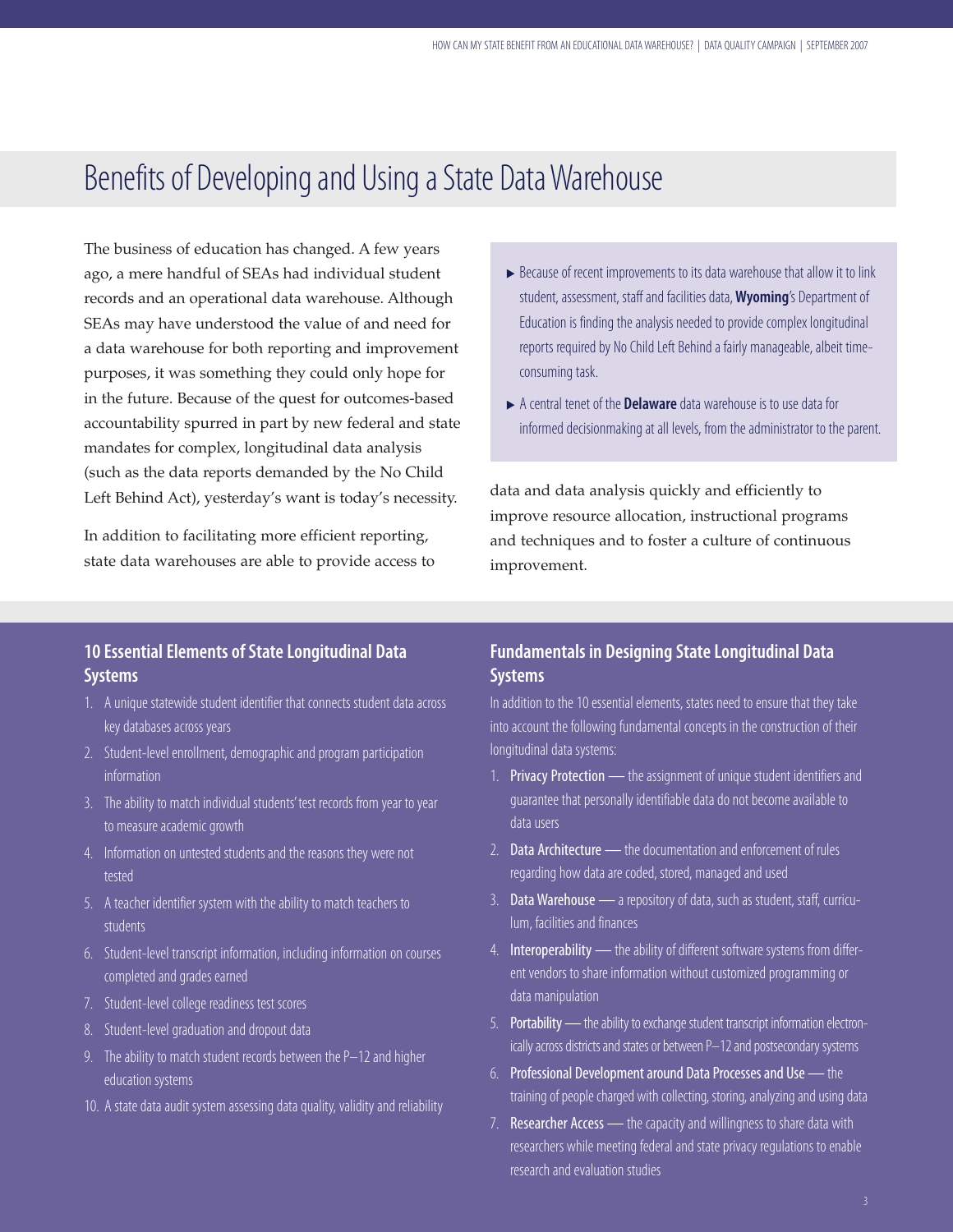## Design and Implementation: Recommendations from Leading States

As states begin to think about the design and implementation of an educational data warehouse, they can benefit from recommendations from states that have gone down this path before them.

## *1. Know the conditions and purposes of establishing a warehouse.*

The availability of SEA staff and the expertise of existing staff members will dictate how much of the implementation process is conducted in-house versus contracted, as will the availability of financial resources.

- **Delaware** chose to work with a "What Why How and How Often" format to build its infrastructure. The state established ground rules and then put it all together with a common data dictionary.
- ▶ Maryland, in partnership with the Center for Technology in Education at John Hopkins University, has developed a standardized Web-based Individual Education Program (IEP) for special education students. Data entered into the IEP data collection system online are fed directly into the special needs student record at the state department of education. These data are submitted daily, and the numbers and IEP details for their students are available for district educators to see and use at all times. Maryland is building this special education system as a prototype for an "all-student" data warehouse, which is currently under way.

Tailor the warehouse to the specific state's legislative mandates, culture and expectations of education data. Know what the purview of the work should cover realistically.

## *2. Identify the scope of the project, have realistic expectations, build a strong project plan and stick to it.*

Ensure that the budget meets the needs of the plan, revisit the plan often and avoid reinventing the wheel. Much time, effort and money can be saved by learning from states that have implemented a similar project

successfully. Involving key stakeholders, both within the SEA and outside, at the beginning of the design process will assist in developing a reasonable scope from the beginning that all parties agree to. Early buy-in from outside stakeholders is essential for a well-managed project.

- **Delaware** suggested picking a purpose and a starting point and later branching out from there, yet staying true to the original purpose of the project and completing the initial tasks before expanding.
- <sup>u</sup> **Wyoming** stressed the need to have a management-level expert and champion at the SEA and to build capacity in-house.

#### *3. Generate realistic estimates of time and cost.*

Recognize that time and costs are dependent on the variables and scope of the warehouse. These are some of the questions that need to be answered before a realistic answer can be given:

- $\triangleright$  What is the scope of the project?
- $\blacktriangleright$  Is there an external infrastructure in place to collect data electronically?
- $\blacktriangleright$  At what point are you starting? Do you currently have individual student and staff records?
- $\blacktriangleright$  How much hardware and software will need to be purchased?
- $\blacktriangleright$  Are the current data comparable?
- $\blacktriangleright$  Are there adequate staff resources at the SEA? How much of the work will have to be contracted out?

In most cases, the simple answer to the time and money question is years and millions. However, the price also needs to be viewed in terms of the cost savings that the new technology will bring. Through the process of documenting existing data collections, storage and reporting processes, states often identify ways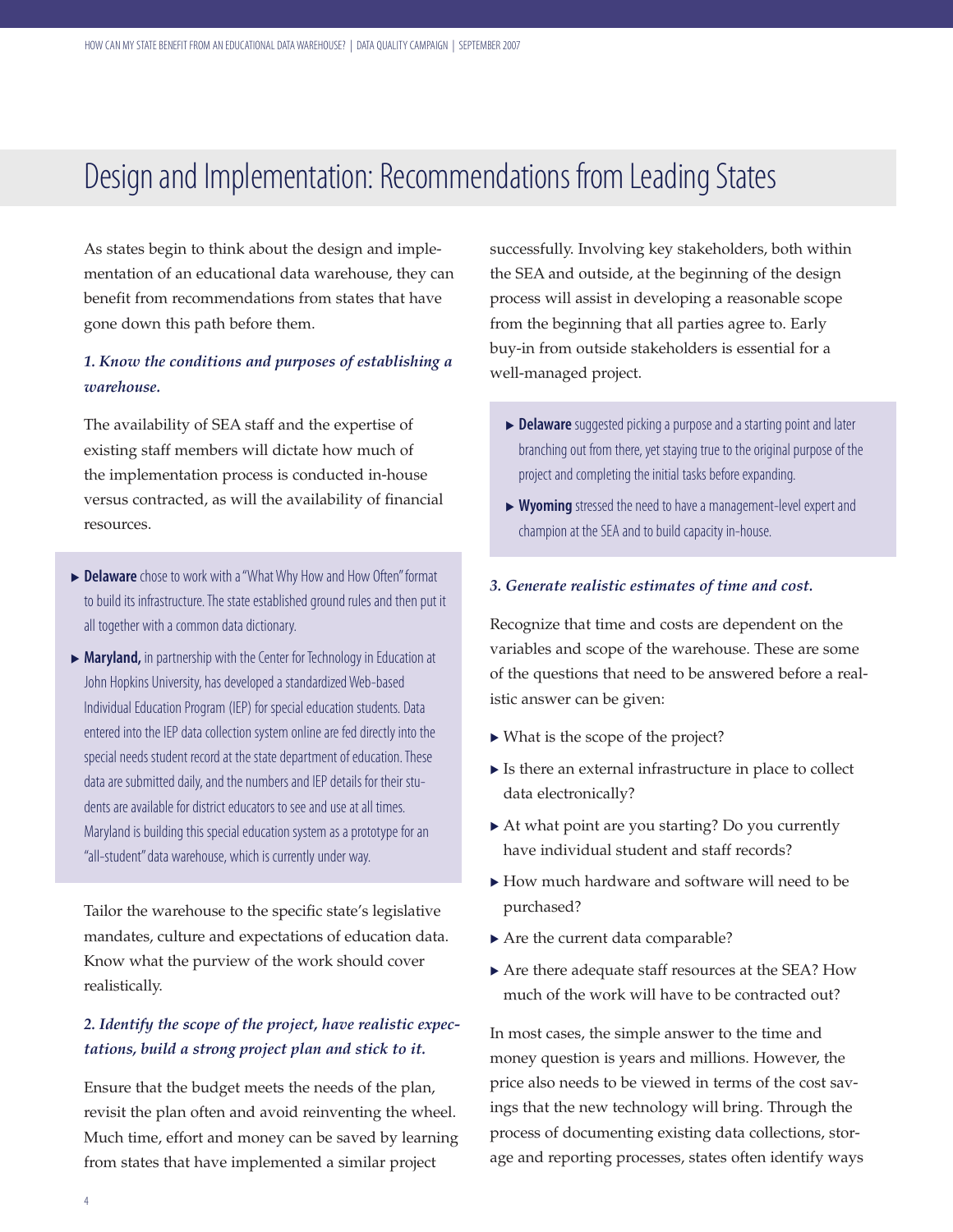to make their processes more efficient (such as reducing the number of data collections, requiring fewer staff to oversee specific data collections or reporting activities, and integrating and automating the merging of files from different program areas using standards and common definitions).

- **Delaware** contracts out \$1 million per year for database administration, programming and Web services. In Delaware, SEA staff numbers are limited by legislation. They also have a four-year hardware life-cycle plan for which they set aside \$250,000 each year.
- $\triangleright$  Noting that it had a small number of students compared to other states, **Wyoming**'s basic investment in the infrastructure at the SEA was \$150,000 in hardware, \$180,000 in software and licenses, and \$40,000 for annual support. However, the original data warehouse implementation plan did not allow for true longitudinal data tracking, and the state has since taken on a project to expand in this direction.
- **Delaware** began work on its educational data warehouse in 1984 with longitudinal assessment records; Maryland began in 2001 with its special education system; and Wyoming began its original data warehouse implementation in 1989, with its addition in 2004. All still aregrowing and have plans to expand their systems in the future. This year alone, Delaware is adding transcripts, schedules, Advanced Placement and SAT scores to its data warehouse and is planning to build a link between its P–12 and higher education systems.

A state that currently has only aggregate student data at the school-building level and is just beginning to collect individual student records with a unique student identifier will need much more time than one with a student information system already in place.

#### *4. Tap into federal, state and local funding.*

Local, state and federal funds are all possible sources for building and maintaining a data warehouse. All three states began mainly with funds from the state and over time applied for and received additional funding from federal grants. The annual monies needed for maintenance usually have come from the state.

## *5. Include stakeholders/users of the data in the planning process.*

Stakeholders from every level in the education system, including staff from within the SEA, district and school representatives, parents, legislators, policymakers, researchers, and vendors need to be involved in developing and constantly shaping the data warehouse. The importance of including stakeholders, along with developing a method to collect and evaluate their needs and ideas, from the beginning of the project and after the data warehouse is deployed cannot be overstated. Stakeholder involvement in the design phase is needed to educate all parties about what a data warehouse can do, facilitate widespread buy-in for the tool, and create a common long-term vision of data collection and use throughout the state. However, it also is important to manage time and participation so that the team identifies solutions and action items on a regular basis rather than discussing situations endlessly.

- **Example 3** From the beginning, **Maryland** had a formal working stakeholder group that helped to outline the data needed for federal and state reports and develop the data collection and user access procedures. Maryland's online IEP system has a "Feedback" button, and the SEA has held monthly workgroup meetings since April 2006 to share, discuss and address statewide online IEP issues.
- **Delaware** gathered input from several focus groups. The state worked, and continues to work, side-by-side with its teachers unions and district and school administrator groups. Although it is informal, Delaware's evaluation procedure is ongoing and includes all stakeholders and SEA staff.

#### *6. Document existing data collections and reports.*

Conduct an analysis of all existing data collections, and eliminate all duplicate efforts to collect the same data. Information about reports required by state and federal agencies, and when are they are due, need to be documented. To facilitate efficiency and ensure quality, develop common data definitions and a corresponding data dictionary. Documenting processes and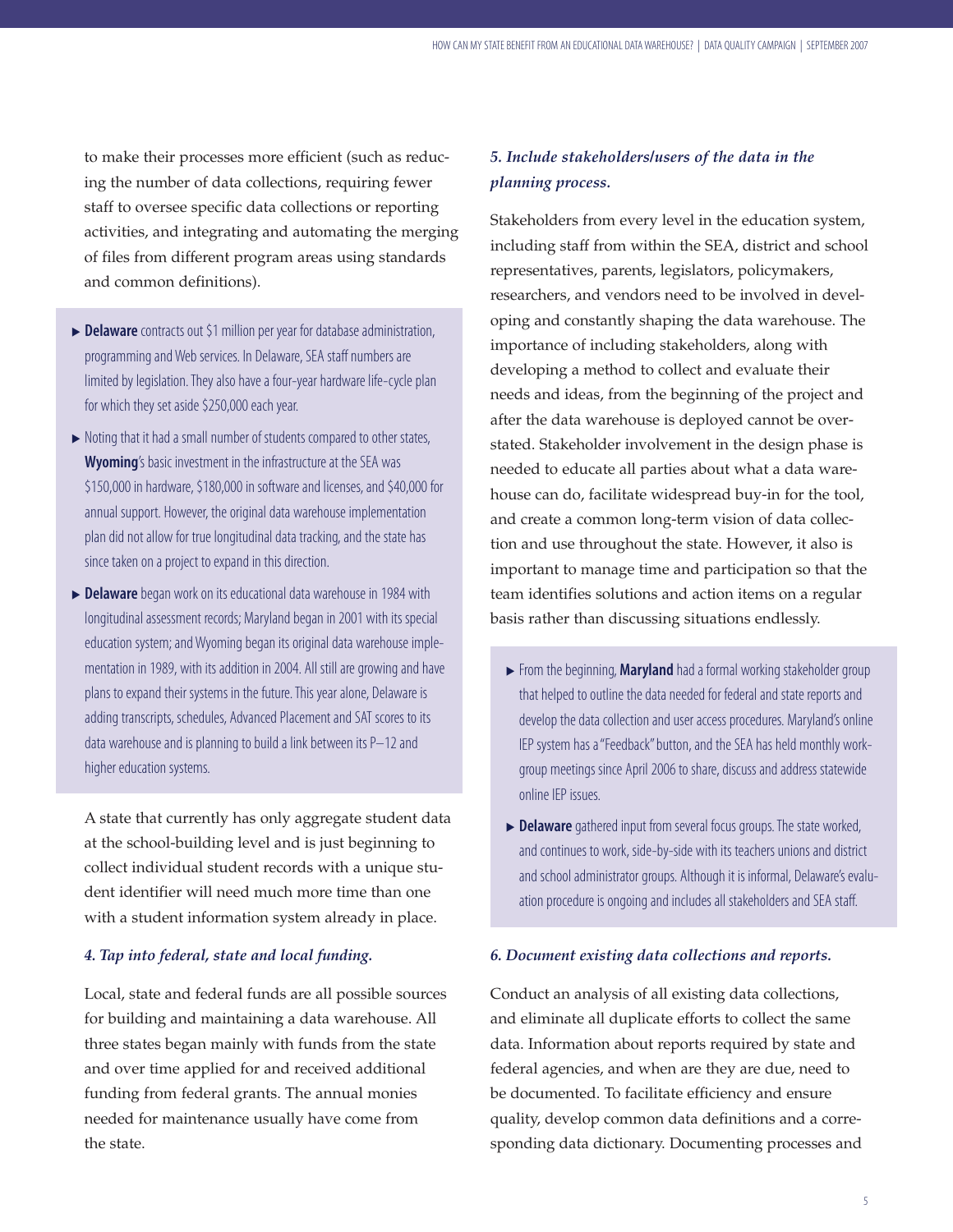data collection activities usually results in streamlining activities and eliminating redundant data collections, storage and reports. The data warehouse provides a vehicle for combining data from different collections in one place, thereby making the production of common reports more efficient.

#### *7. Address security issues up front.*

In today's age of advanced technology and built-in security features included in all software, system security is not an insurmountable problem; however, the security issue cannot be ignored or underestimated. Depending on the user, the type and level of information available will vary greatly. With the exception of the public area of the SEA Web site, security is handled through the use of user names and passwords that permit an appropriate level of access to each user, according to his or her need to know. All parties must be informed of the safeguards in place and have confidence in the system.

- <sup>u</sup> Any parent in search of new housing in **Delaware**is able to access the public portion of the state Department of Education's Web site to see what school his or her child would attend and to view a "Report Card" for the school. At the most secure level, a parent in Delaware can have access to his or her own child's record, which includes information about schedules, grades, state assessments, attendance and discipline.
- ▶ All three states discussed the need to address and overcome the issue of confidentiality from the beginning — from the building of a unique student identifier to the linking of staff and student records.

#### *8. Ensure adherence to federal and state privacy laws.*

By law, federal guidelines must be followed and adhered to when addressing confidentiality in reporting. State-specific guidelines may be stricter but can never fall below the federal Family Educational Right and Privacy Act (FERPA) guidelines.

With knowledge of the safeguards in place and the building of trust among all stakeholders over time, the barriers this issue seems to bring can be overcome (see DQC FERPA guide on building/using state longitudinal data systems while protecting privacy).<sup>2</sup>

### *9. Create and implement training and professional development.*

Rules, procedures, data collection calendars, policies, maintenance and training plans have to be developed, agreed upon and put in place as the design of the SEA data warehouse proceeds.

Training is a mandatory component of every project plan. The extent and depth of training will vary depending on the audience. The public portion of the SEA Web site that disseminates the information contained in the data warehouse should be simple in design and self-explanatory. Training in the collection and use of data can occur in many forms and needs to be tailored to the specific audience (e.g., district administrators, school principals and SEA staff). A primary factor in measuring the success of a data warehouse always will be how well its users interpret and use the data. States typically develop manuals, hold classes for the various types of users, offer training and support on the Web, and operate a phone or e-mail help line. Most states use a combination of methods, but regardless of the method of delivery, training will be ongoing because of modifications to the data warehouse system and staff turnover.

#### *10. Create and conduct evaluations regularly.*

Regardless of the stage or age of the educational data warehouse, evaluation activities must be ongoing. A formal evaluation plan to ensure that the current and future needs of SEA and local education agency (LEA) staff — as well as those of all other stakeholders are being met is necessary and can help to guarantee the continued success of the data warehouse. An

<sup>2</sup> Data Quality Campaign, *Maximizing the Power of Education Data while Ensuring Compliance with Federal Student Privacy Laws: A Guide for Policymakers,* 2007.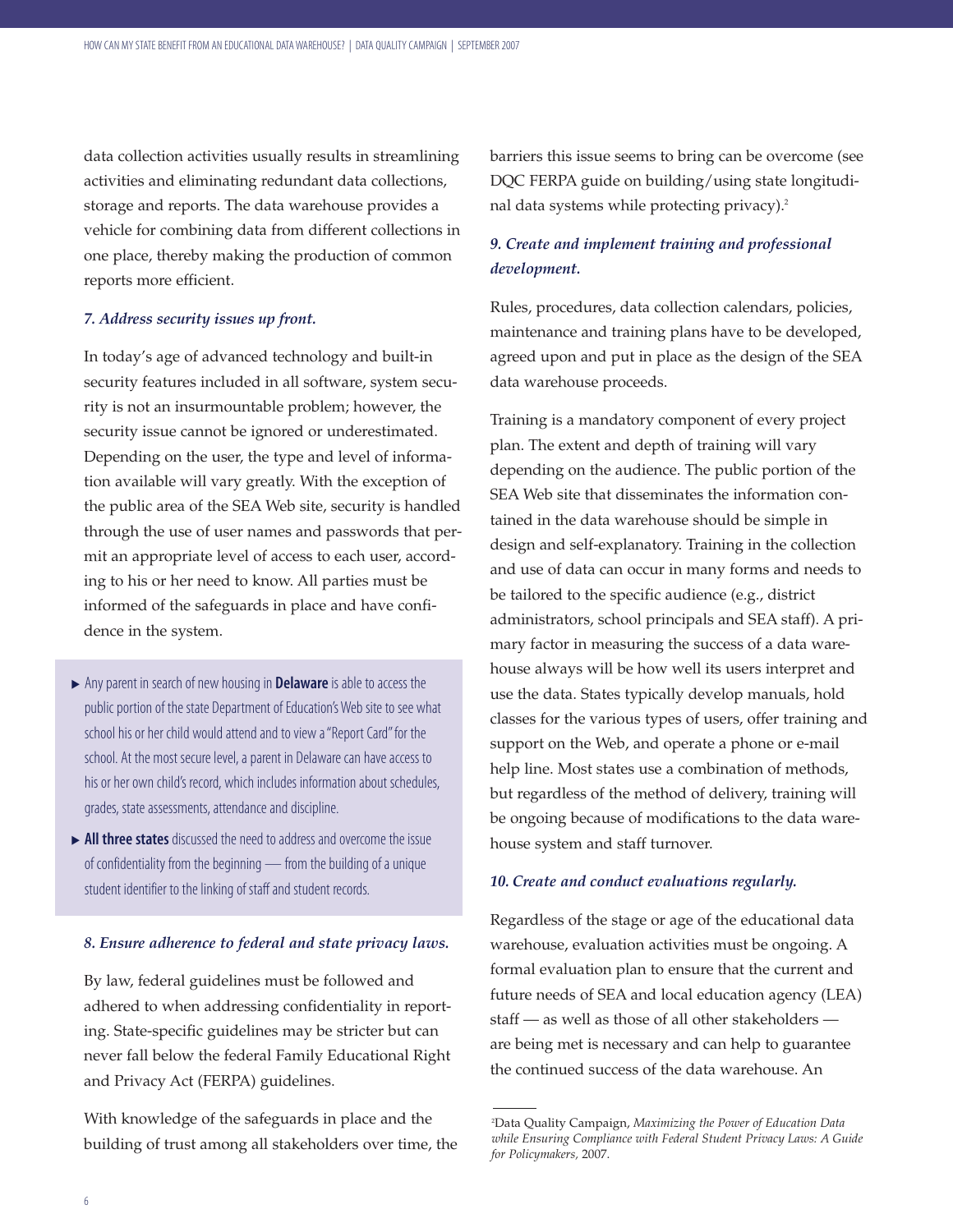- <sup>u</sup> In **Delaware,** all training is hands-on and is provided as needed to SEA and LEA users.
- **In Maryland,** all Web-based data collection systems have online training that works well. For its special education data system, the state has two training sites and always offers phone support.
- ▶ Wyoming provides data collection trainings via video conferencing over the state's Wyoming Equality Video Network (WEN Video), from which videos are created for later viewing.

evaluation plan should be a part of the original project management plan and should include a way to measure the degree of success of every facet of the data warehouse.

## *11. Ensure funding, and schedule for continual maintenance.*

Investing in data systems is not just a one-time cost. Data systems require continual upgrades in both technology and the variables to be collected. As states and the U.S. Department of Education change their reporting requirements and accountability systems, the data infrastructure will need to change as well.

These changes will require funds for staff, equipment, training and other needs identified through ongoing evaluation processes. The burden of funding the maintenance of an SEA data warehouse most often will fall on the shoulders of the state.

## *12. Assess the role of vendors, and create a request for proposal (RFP) to gauge vendor interest.*

Vendors are critical partners in the development of state longitudinal data systems. Based on their experiences across many states, districts and, possibly, other industries, they may bring valuable and innovative solutions to the table.

Although many states try to build as much in-house capacity as possible, most states need to contract out some of the data warehouse development process to vendors. Before the vendors are invited to the table, though, the SEA and LEAs should work together to thoroughly define the scope of work based on the use of standards and common definitions and define the specific role of the vendor. A well-written and properly vetted RFP should allow the vendor to become a partner in the resolution instead of another problem to be addressed.

## **Conclusion**

Although the planning for, and the construction and maintenance of, an educational data warehouse requires a long-term commitment by the state agency and stakeholders, as well as long-term funding, the resulting improvements in educational outcomes are well worth the investments. Instead of needing a large cadre of data analysts and programmers to respond to frequently asked questions and produce a plethora of customized reports, a data warehouse allows the SEA to save resources and time by having a smaller cadre of analysts and programmers, combining large

amounts of data, and automating reporting processes. By providing role-based access to the data and standardized reports and analyses, the data warehouse allows district administrators and principals to use time that previously had been spent building their own spreadsheets and creating reports for their own schools and teachers to develop interventions and enhance programs. In short, the data warehouse provides a way to streamline data storage, analysis and reporting activities at the state and local levels.